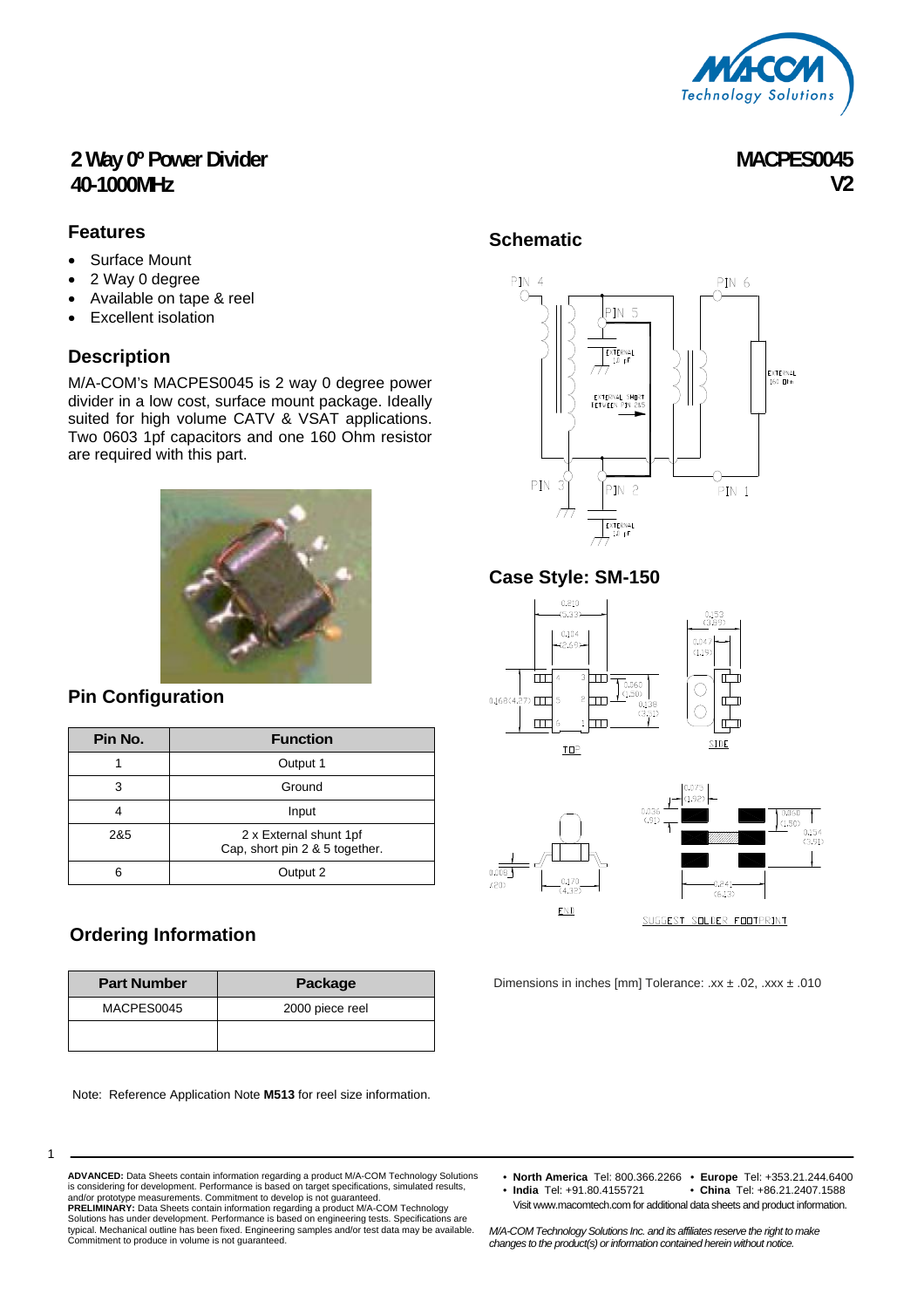

## **MACPES0045 V2**

# **2 Way 0º Power Divider 40-1000MHz**

# **Electrical Specifications:**  $T_A = 25^\circ \text{C}$ ,  $Z_0 = 75\Omega$

| <b>Parameter</b>           | <b>Test Conditions</b>                                           | <b>Units</b>         | <b>Min</b> | <b>Typ</b>               | <b>Max</b>               |
|----------------------------|------------------------------------------------------------------|----------------------|------------|--------------------------|--------------------------|
| Insertion Loss (Above 3dB) | 40 - 700 MHz<br>700 - 850 MHz<br>850 - 870 MHz<br>870 - 1000 MHz | dB<br>dB<br>dB<br>dB |            | 0.3<br>0.5<br>0.9<br>1.0 | 0.8<br>1.0<br>1.2<br>1.4 |
| Isolation                  | 40 - 1000 MHz                                                    | dB                   | 18         | 25                       |                          |
| Amplitude Unbalance        | 40 - 1000 MHz                                                    | dB                   |            | 0.2                      | 0.5                      |
| Phase Unbalance            | 40 - 1000 MHz                                                    | $\mathsf{o}\,$       |            | $0.5^0$                  | $5^0$                    |
| Input Return Loss          | 40 - 700 MHz<br>700 - 1000 MHz                                   | dB<br>dB             |            | 25<br>18                 | 15<br>12                 |
| Output Return Loss 1       | 40 - 440 MHz<br>440 - 700 MHz<br>700 - 1000 MHz                  | dB<br>dB<br>dB       |            | 20<br>16<br>13           | 15<br>12<br>10           |
| Output Return Loss 2       | 40 - 440 MHz<br>440 - 700 MHz<br>700 - 1000 MHz                  | dB<br>dB<br>dB       |            | 16<br>18<br>14           | 13<br>15<br>11           |

Note: Specification subject to change without notice

| <b>Parameter</b>             | <b>Absolute Maximum</b>            |  |  |  |
|------------------------------|------------------------------------|--|--|--|
| <b>RF Power</b>              | 1 Watt                             |  |  |  |
| Internal Load Dissipation    | $0.125$ Watt                       |  |  |  |
| Storage Temperature          | $-40^{\circ}$ C to $+85^{\circ}$ C |  |  |  |
| <b>Operating Temperature</b> | $-40^{\circ}$ C to $+80^{\circ}$ C |  |  |  |

1. Exceeding any one or combination of these limits may cause permanent damage to this device.

2. M/A-COM does not recommend sustained operation near these survivability limits.

2

# Absolute Maximum Ratings<sup>1,2</sup> Recommended PCB Configuration



**ADVANCED:** Data Sheets contain information regarding a product M/A-COM Technology Solutions<br>is considering for development. Performance is based on target specifications, simulated results,<br>and/or prototype measurements. Solutions has under development. Performance is based on engineering tests. Specifications are<br>typical. Mechanical outline has been fixed. Engineering samples and/or test data may be available.<br>Commitment to produce in vol

• **North America** Tel: 800.366.2266 • **Europe** Tel: +353.21.244.6400 • China Tel: +86.21.2407.1588

Visit www.macomtech.com for additional data sheets and product information.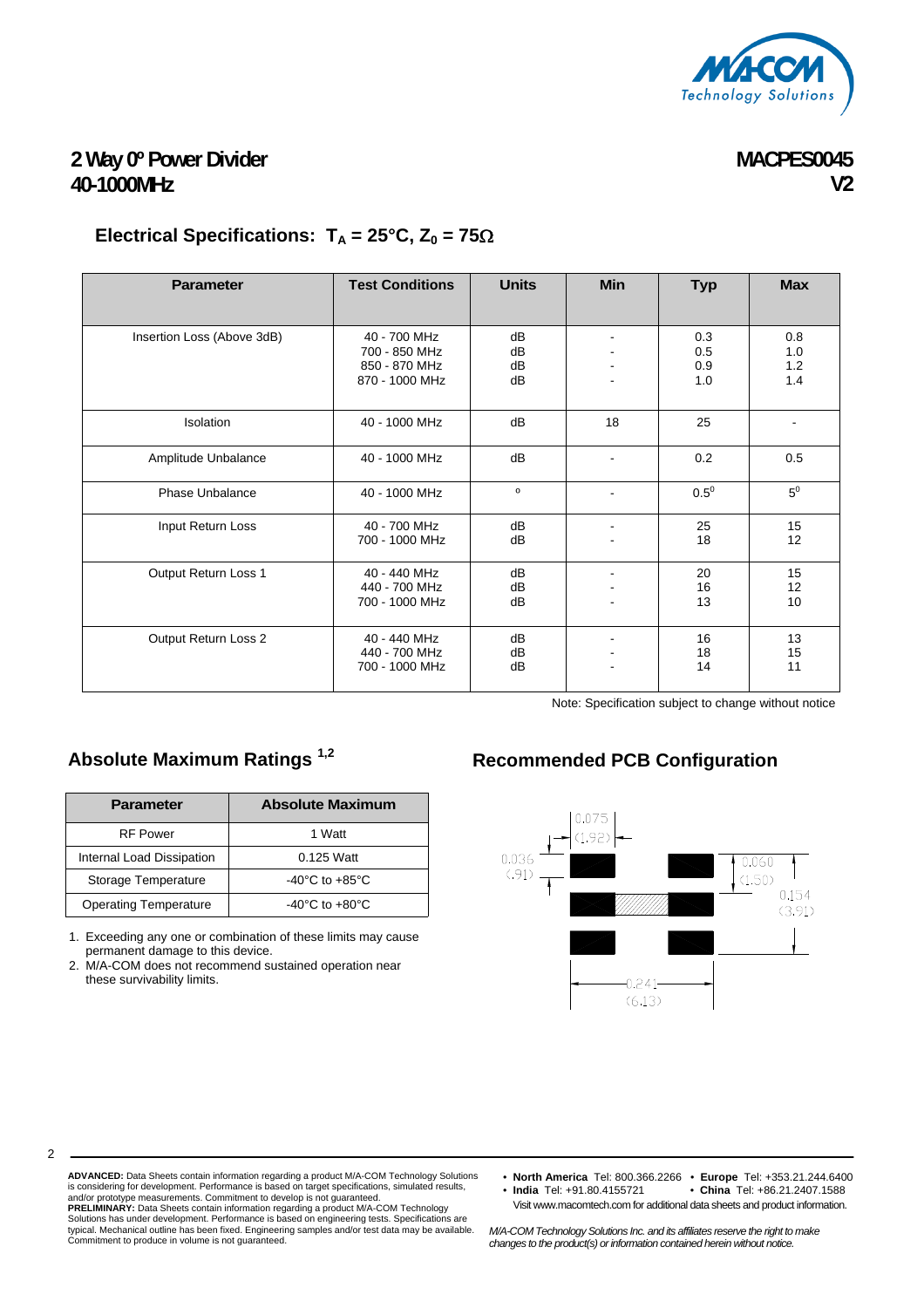

**MACPES0045 V2** 

# **2 Way 0º Power Divider 40-1000MHz**

# **Typical Performance Curves @ T<sub>A</sub> = 25°C, Z<sub>0</sub> = 75** $\Omega$

#### **Insertion Loss Port 1**



#### **Amplitude Unbalance**

3



#### **Insertion Loss Port 2**



#### **Phase Unbalance**



**ADVANCED:** Data Sheets contain information regarding a product M/A-COM Technology Solutions is considering for development. Performance is based on target specifications, simulated results, and/or prototype measurements. Commitment to develop is not guaranteed. **PRELIMINARY:** Data Sheets contain information regarding a product M/A-COM Technology Solutions has under development. Performance is based on engineering tests. Specifications are<br>typical. Mechanical outline has been fixed. Engineering samples and/or test data may be available.<br>Commitment to produce in vol

• **North America** Tel: 800.366.2266 • **Europe** Tel: +353.21.244.6400 • China Tel: +86.21.2407.1588 Visit www.macomtech.com for additional data sheets and product information.